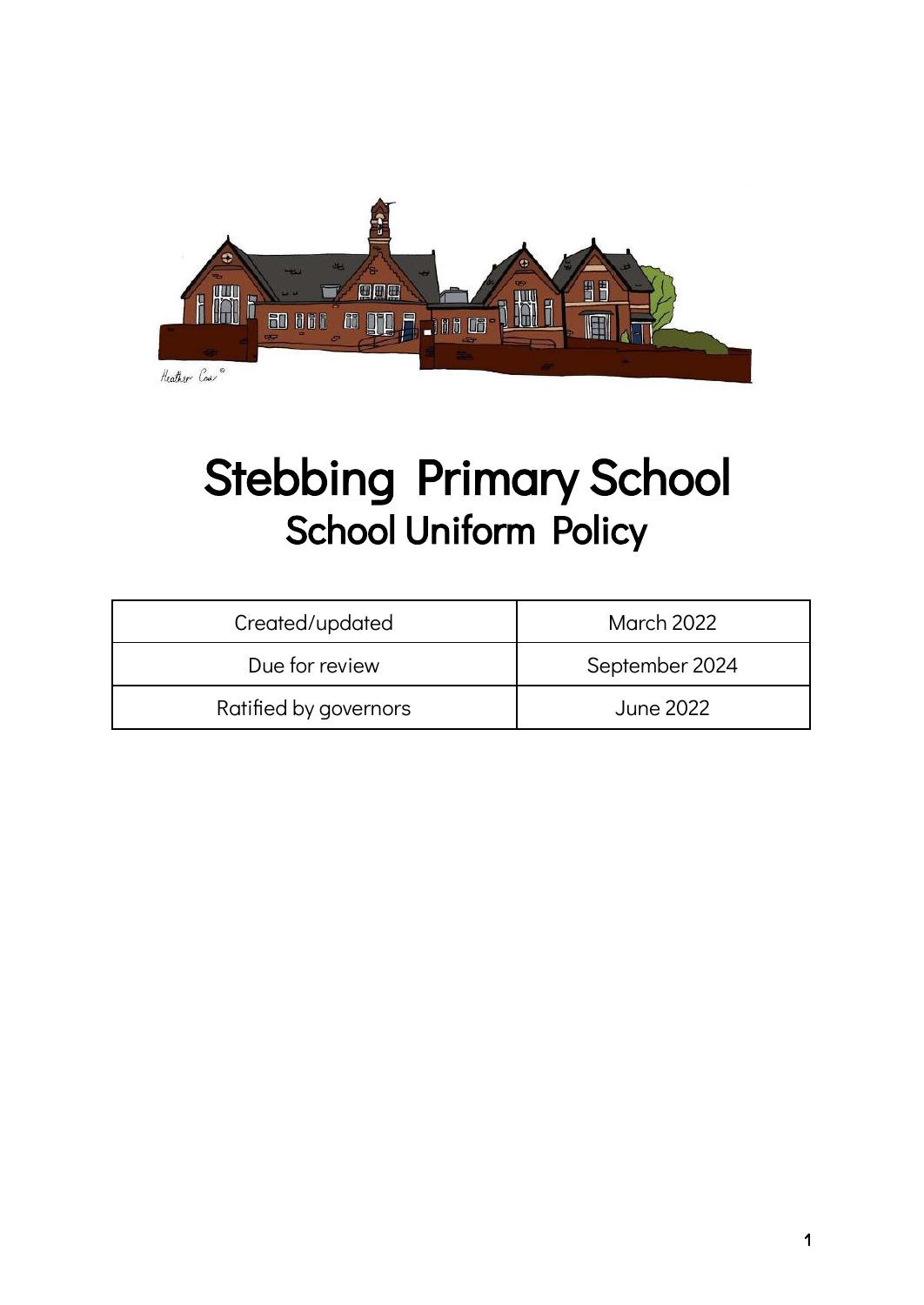# 1. Introduction:

1.1. It is our school policy that all children wear school uniform when attending school, or when participating in a school-organised event outside normal school hours unless otherwise stated. We provide a complete list of the items needed for school uniform in our school prospectus and on our website.

# 2. Aims and objectives:

- 2.1. Our policy on school uniform is based on the notion that school uniform:
	- promotes a sense of pride in the school;
	- helps create a sense of community and belonging towards the school;
	- is practical and smart;
	- identifies the children with the school:
	- supports our community inclusion;
	- prevents children from coming to school in fashion clothes that could be distracting in class;
	- makes children feel equal to their peers in terms of appearance;
	- is regarded as suitable wear for school and good value for money by most parents;
	- is designed with health and safety in mind.

# 3. Roles and Responsibilities:

# 3.1. The Governing Boardis responsible for:

- In consultation with the Head Teacher and school community, establishing a practical and smart school uniform that accurately reflects the school's vision and values.
- Ensuring that equal opportunities are considered regarding the school's uniform and that no person is discriminated against.
- Listening to the opinions and wishes of parents/carers, pupils and the wider school community regarding changes to the school's uniform.
- Ensuring that the school's uniform is accessible and affordable.
	-

#### - 3.2. The Head Teacher is responsible for:

- Enforcing the school's uniform on a day-to-day basis.
- Ensuring that school staff understand this policy and know what to do if a pupil is in breach of the policy.
- Listening to the opinions and wishes of the school community regarding the school's uniform and making appropriate recommendations to the Governing Board.
- Providing pupils with exemptions as appropriate e.g. for a pupil who has a broken arm and requires a loose-fitting top.

# 3.3. **Teaching and support staff** are responsible for:

- Ensuring that pupils dress in accordance with this policy at all times.
- Taking appropriate action when pupils are in breach of this policy.
- Ensuring that pupils understand why having a consistent and practical school uniform is important e.g. to establish school identity.

# 3.4. Parents/carers are responsible for:

- Providing their children with the correct school uniform as detailed in this policy.
- Informing the Head Teacher if their child requires a more relaxed uniform policy for a period of time, including why.
- Ensuring that their child's uniform is clean, presentable and the correct size.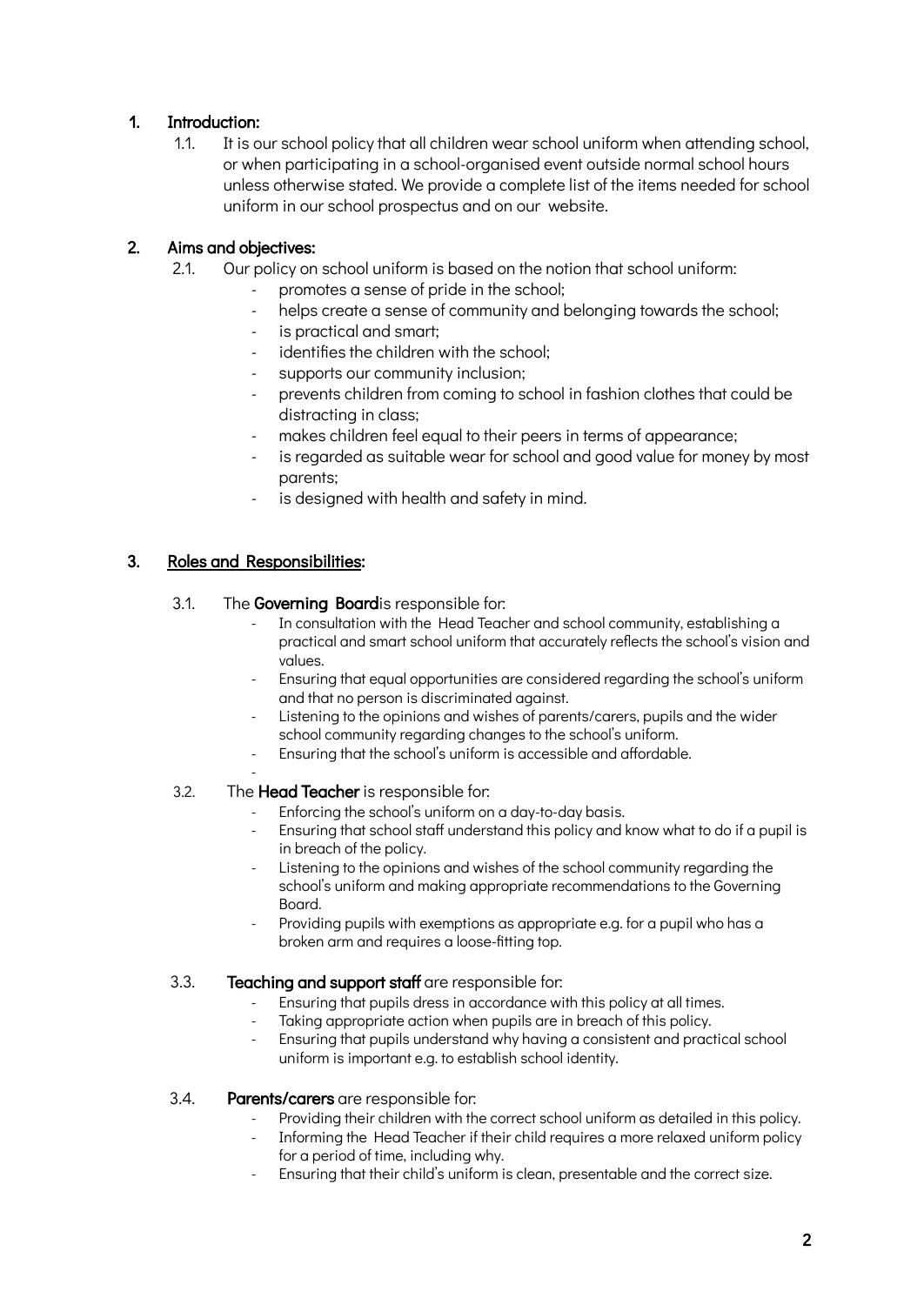# 3.5. Pupils are responsible for:

- Wearing the correct uniform at all times, unless the Head Teacher has granted an exemption.
- Looking after their uniform as appropriate.
- Respecting why a school uniform is important to the school e.g. to develop a sense of belonging

# 4. Cost and Availability:

- 4.1. The school is committed to meeting the DfE's recommendations on costs and value for money.
- 4.2. Every care is taken to ensure that our uniforms are affordable for all current and prospective pupils, and that the best value for money is secured through reputable suppliers.
- 4.3. The school does not amend uniform requirements regularly and takes the views of parents/carers and pupils into account when considering changes to school uniforms.
- 4.4. Where changes are required, the school ensures that children and parents are consulted and assistance is provided to parents/carers struggling to meet the associated costs

# 5. Religious Clothing / Ceremonial Wear

- 5.1. Some religions and beliefs require their members to conform to a specific dress code. The school does not discriminate against any religion or belief; however, the school weighs the needs and rights of individual pupils against the health and safety concerns of the entire school community.
- 5.2. Stebbing Primary School endeavours to allow religious requirements to be met, wherever possible. Please make an appointment with the Head / Deputy to discuss the policy and to make any requests for Ceremonial wear to be worn in school.
- 5.3. Parents'/carers' concerns and requests regarding religious clothing are dealt with on a case-by case basis by the Head Teacher.

# 6. Equality

- 6.1. The school is required to ensure that this policy does not discriminate unlawfully.
- 6.2. Every step has been taken to ensure that the cost of similar uniform items, for example, trousers versus skirts, are not disproportionate.
- 6.3. The school endeavours to ensure that our uniform is as gender neutral and inclusive as possible.
- 6.4. We do not insist that children of any sex must wear specific items of clothing.

# 7. Complaints

- 7.1. The school endeavours to resolve all uniform complaints and challenges locally and informally, in accordance with the school's [Complaints Policy.](https://stebbingprimary.co.uk/wp-content/uploads/2018/04/Complaints-Policy-and-Procedure-June-2021.pdf)
- 7.2. To make a complaint, parents/carers should refer to the Complaints Policy and follow the stipulations outlined.
- 7.3. When a complaint is received, the school works with parents/carers to arrive at a mutually acceptable outcome.
- 7.4. We are willing to consider reasonable requests for flexibility to allow a pupil to accommodate particular social and cultural circumstances

#### 8. Non-Compliance

- 8.1. On rare occasions, for example, if slogans on clothing are offensive, the Head Teacher and/or Deputy Head Teacher are permitted to ask a pupil to take off the clothing, such as a sweatshirt / jumper.
- 8.2. In the event that they cannot take the clothing off, parents/carers will be contacted and they will be asked to bring in more suitable uniform/clothing.
- 8.3. On other occasions, for example, if a child is wearing inappropriate footwear, teaching and/or support staff will inform parents/carers by telephone or in-person.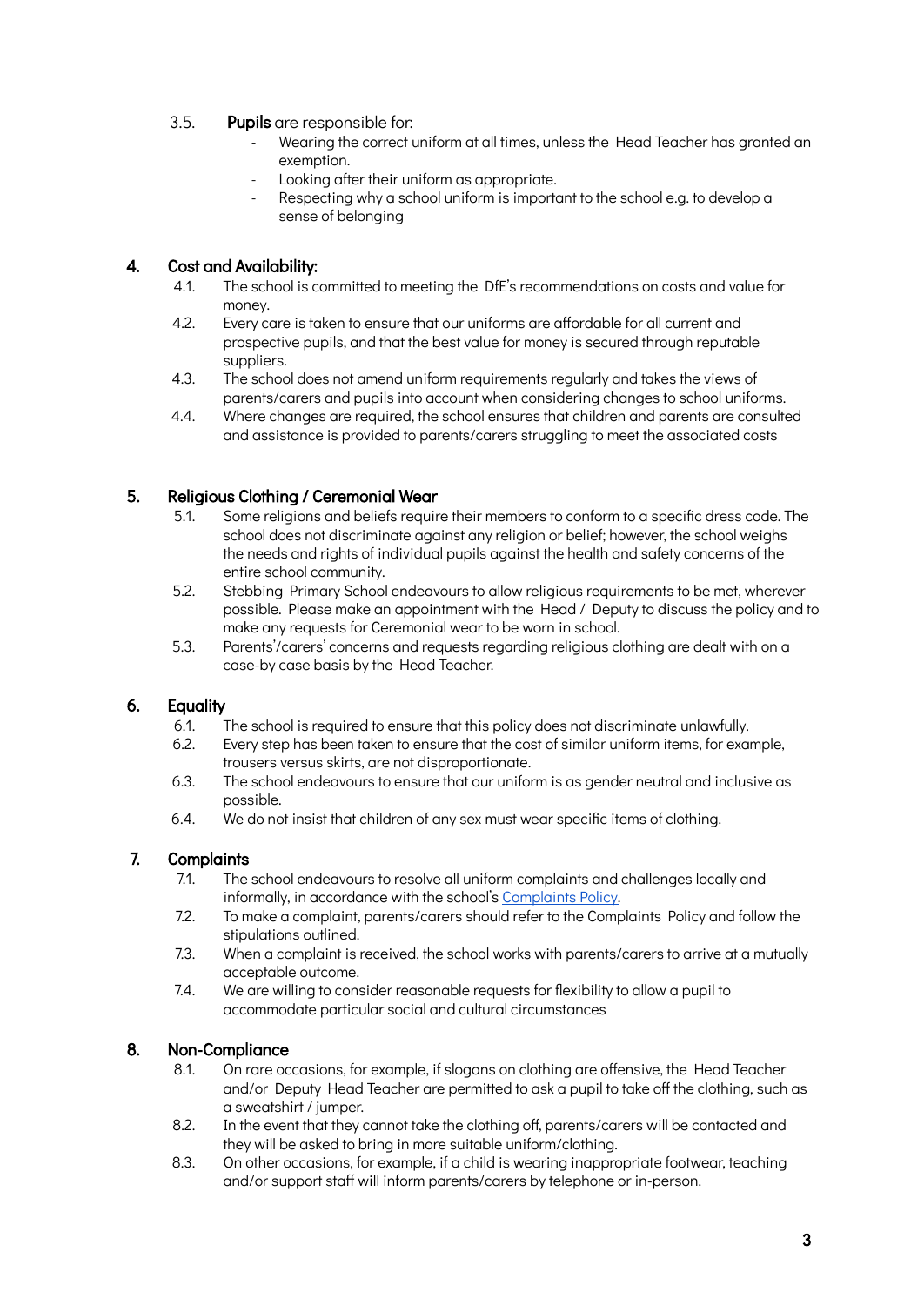- 8.4. If a child requires an item of uniform for a specific activity and no spare clothing is available in school, for example, Forest School, parents/carers may be asked to bring the item into school.
- 8.5. Individual family circumstances will be considered in the event that a child is not wearing the correct uniform.
- 8.6. However, in accordance with our Safeguarding and Child Protection Policy, these should be recorded using our electronic recording system (CPOMS) where appropriate.
- 8.7. Sanctions for breaches of this policy are a last resort: the school endeavours to work with families to resolve breaches of this policy in a timely manner.

### 9. School Uniform Supplier

- 9.1. Our school uniform supplier is Your School Uniform. <https://www.yourschooluniform.com/schools/index/stebbing-primary-school-6600>
- 9.2. For information on how to order through our supplier, please refer to the following welcome pack [Your School Uniform - Welcome Pack.](https://www.yourschooluniform.com/uploaded_files/school_files/WelcomePackLetterforParents-UpdatedVersion.pdf)

### 10. Our Uniform

- 10.1. The school endeavours to ensure that our uniform is as gender neutral as possible.
- 10.2. The uniform is as follows (see appendix 1):
	- Navy sweatshirt or navy cardigan (with or without the school logo)
	- Sky blue polo shirt (with or without the school logo)
	- Grey trousers
	- Grey skirt (in summer, a blue and white summer dress may be worn)
	- Black, sensible shoes (not trainers)
	- Grey, black or white socks
	- Grey or black tights
	- Navy book bag (with or without the school logo)
- 10.3. Trainers, open-toed sandals and large, thick boots are not considered suitable footwear for school.
- 10.4. High heels are not permitted: sensible, plain black shoes must be worn by both boys and girls.
- 10.5. Black jeans and leggings are not permitted in day-to-day uniform.
- 10.6. All items of clothing and footwear must be labelled with the pupil's name.

#### 11. Our PE Kit

- 11.1. Parents/carers are responsible for ensuring their child is dressed appropriately for PE.
- 11.2. The PE kit is as follows:
	- Navy and amber sports polo shirt
	- Navy and amber hooded top
	- Navy tracksuit bottoms or leggings
	- Navy shorts/skort
	- Suitable trainers
- 11.3. Plain jogging bottoms, hoodies/sweatshirts are preferred. However, a small, branded logo is acceptable. All items of clothing and footwear must be labelled with the pupil's name

# 12. Forest School Clothing

- 12.1. Children are asked to come into school on the day of their Forest School session wearing their Forest School clothing.
- 12.2. Parents/carers will be informed of their children's Forest School days via newsletter, our website and/or via Class Dojo and Parentmail reminders.
- 12.3. Their usual uniform must be brought in for them to change into as children may get muddy and/or wet.
- 12.4. Arms and legs must be covered to avoid scratches and/or stings.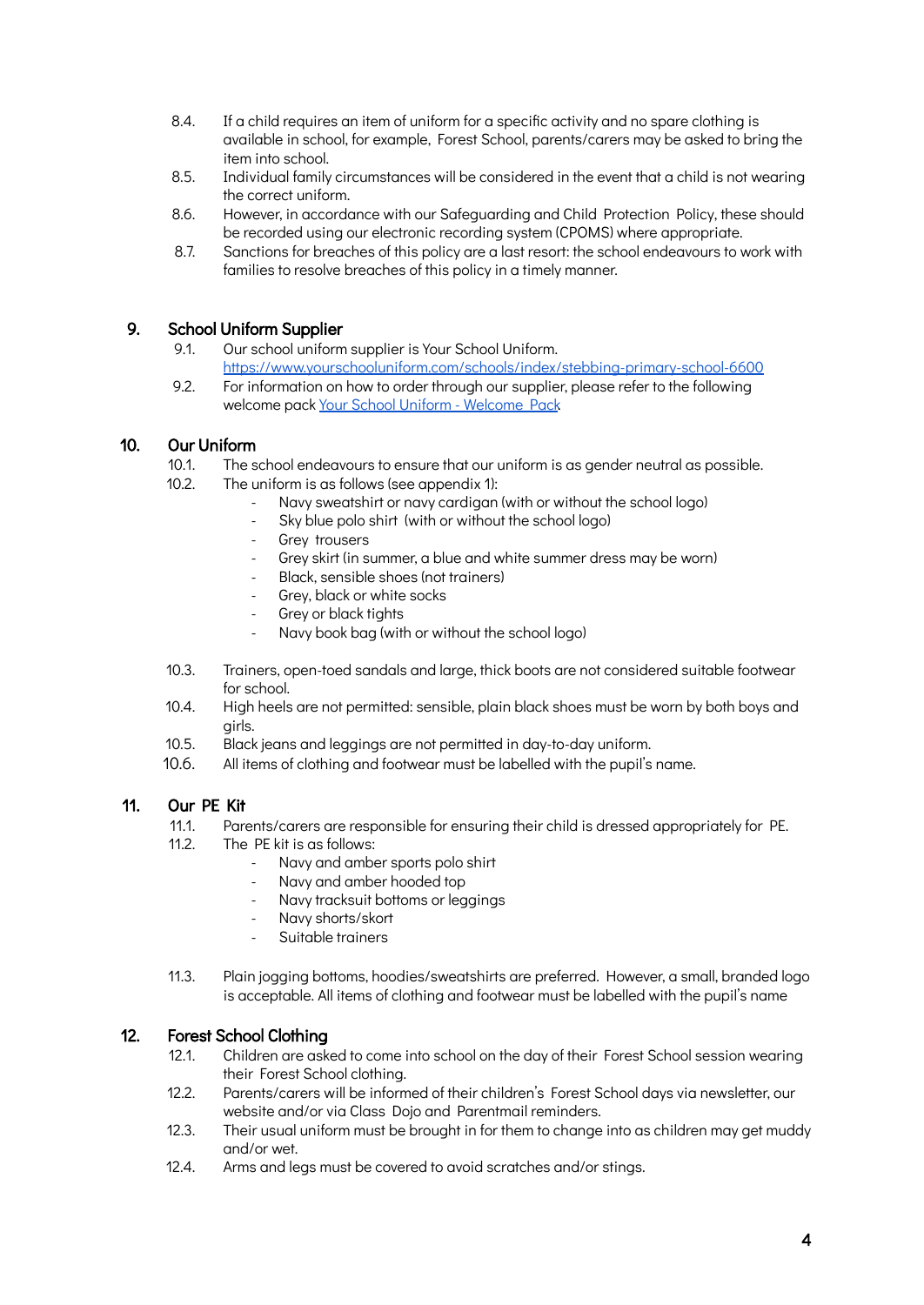- 12.5. Parents/carers are responsible for ensuring that their child is dressed appropriately for Forest School and brings their uniform to change back into.
- 12.6. Forest School clothing is as follows:
	- Waterproof coat (or waterproof jacket in warmer weather)
	- Comfortable tracksuit bottoms or leggings (not shorts)
	- Waterproof trousers
	- Long-sleeved top
	- Wellington boots or old trainers
	- Appropriate hat for the weather
	- Scarf and gloves (in colder weather)

# 13. Jewellery

- 13.1. The only permitted jewellery that may be worn is:
	- One pair of stud earrings (no other piercings are permitted)
	- A wristwatch
- 13.2. Jewellery is the responsibility of the pupil and not the school.
- 13.3. Lost or damaged items will not be refunded.
- 13.4. All jewellery must be removed during practical lessons, for example, PE lessons / swimming lessons.
- 13.5. If children cannot remove their own earrings, then this should be done at home on the day of PE.

### 14. School Bag

- 14.1. Pupils must use an appropriately sized waterproof bag to carry their books and equipment.
- 14.2. It should hold children's books and reading diaries comfortably without causing any damage.
- 14.3. Large bags / large rucksacks are discouraged for day-to-day lessons due to space on children's pegs.
- 14.4. School bags featuring inappropriate images, slogans or phrases are not permitted.
- 14.5. The school encourages pupils to bring non-valuable bags to school.
- 14.6. The school will not be liable for lost or damaged school bags.

#### 15. Water Bottle

- 15.1. All children should bring a water bottle into school every day: this can be refilled by children whenever necessary during the day.
- 15.2. Water bottles must be labelled with the pupil's name.

#### 16. Hair Styles

- 16.1. Hairstyles should be smart and moderate in style. Brightly coloured hair is not permitted.
- 16.2. Pupils with what could be deemed extreme hairstyles may be exempt from the rule above on racial or religious grounds.
- 16.3. The Head Teacher will take each individual pupil's scenario into consideration.
- 16.4. Long hair should be tied up. This is to avoid health and safety risks and ensure that children's vision is not impeded.
- 16.5. Large, excessive hair accessories should not be worn; however, small hair clips or plain headbands are acceptable.
- 16.6. Hair extensions are not permitted.
- 16.7. At the Head Teacher's discretion, there may be exceptions to the above in extreme circumstances e.g. a pupil may be permitted to cover their hair if they have hair loss / illness etc.

#### 17. Make-Up

- 17.1. False nails and nail extensions are not permitted.
- 17.2. Only clear nail varnish may be worn.
- 17.3. Children are not allowed to wear make-up.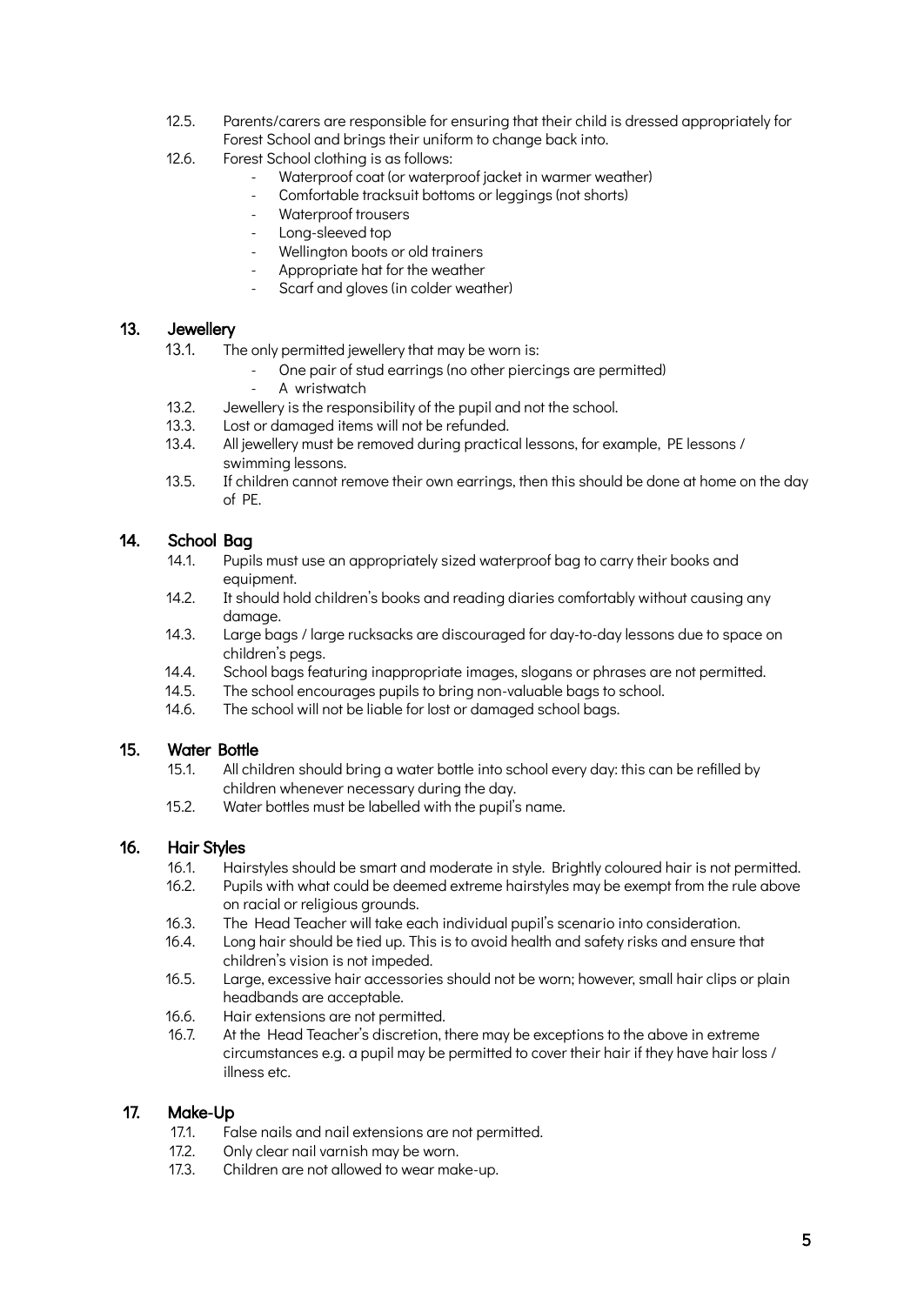- 17.4. Pupils wearing make-up are required to remove it or, if appropriate, will be sent home to remove it.
- 17.5. At the Head Teacher's discretion, there may be exceptions to the above in extreme circumstances e.g. a pupil may be permitted to cover heavy scarring/skin damage.

# 18. Adverse Weather

### 18.1. Hot Weather

18.1.1. Everyone working at/attending the school during hot weather conditions is required to wear sun-safe clothing that covers as much of their skin as possible.

- 18.1.2. This includes wearing:
	- Loose fitting tops with collars or covered necklines
		- Tops that cover the shoulder area
	- Grey or black shorts or pale blue and white summer dresses of an appropriate length (if families wish to)
	- Sun-safe hats
	- Sunglasses with UV protection
	- Sunscreen (children must be able to apply this themselves and it must be labelled and handed to the child's class teacher)
- 18.1.3. During hot weather, lightweight clothing is required to reduce the risk of overheating. Pupils are not required to wear their jumpers/cardigans during heatwaves.
- 18.1.4. If outside during break and lunch times, pupils not wearing sun-safe clothing/sunscreen are advised to stay in an area protected from the sun.

### 18.2. Cold Weather

- 18.2.1. During cold weather, pupils are required to wear scarves, gloves, coats and hats when they are outside.
- 18.2.2. Additional layers underneath the usual school uniform are accepted.
- 18.2.3. Where possible, pupils not wearing warm clothing are provided with spare clothing if going outside during break and lunch times.

# 19. Labelling

- 19.1. School staff encourage good organisation of clothing and footwear, for example, designated spaces for children to keep belongings in and checking of labels. However, all pupils' clothing and footwear must be clearly labelled with their name.
- 19.2. Clothing and footwear are the responsibility of the pupil and not the school.
- 19.3. If a child goes home in another child's clothing by accident, for example, their jumper, parents/carers should send the clothing not belonging to them back into school to their child's class teacher.
- 19.4. Any lost clothing is to be taken to the lost property box. All lost property is retained for a term and is disposed of if it is not collected within this time.

# Appendix 1

The images below are intended as a guide. All logo items can be purchased from our School Uniform supplier [\(Your School Uniform - Stebbing Primary School\)](https://www.yourschooluniform.com/schools/index/stebbing-primary-school-6600).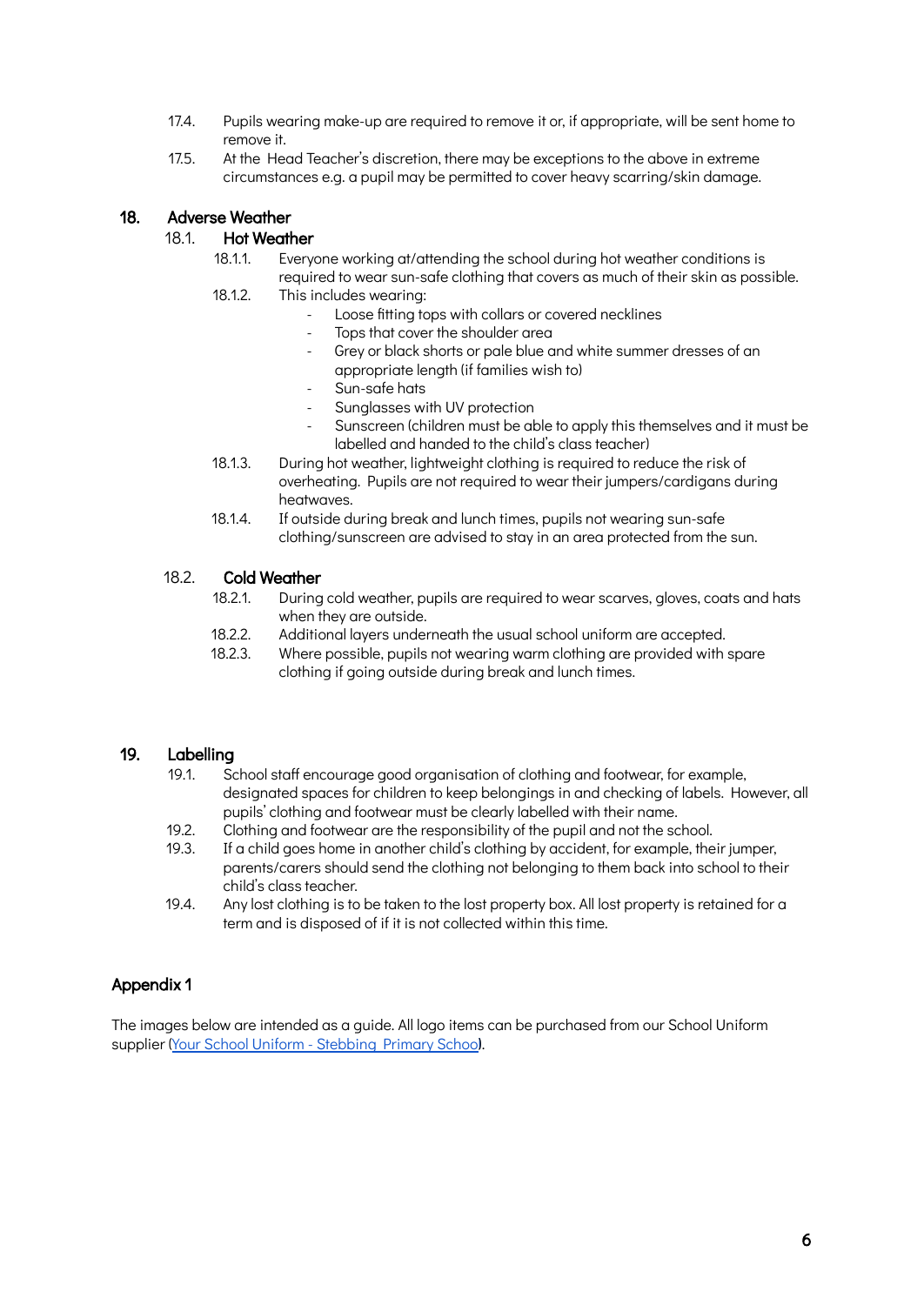

| Navy Sweatshirt     |                            | Navy Cardigan               |
|---------------------|----------------------------|-----------------------------|
|                     |                            |                             |
| Sky Blue Polo Shirt | Sky Blue Long Sleeve Shirt | Sky Blue Short Sleeve Shirt |

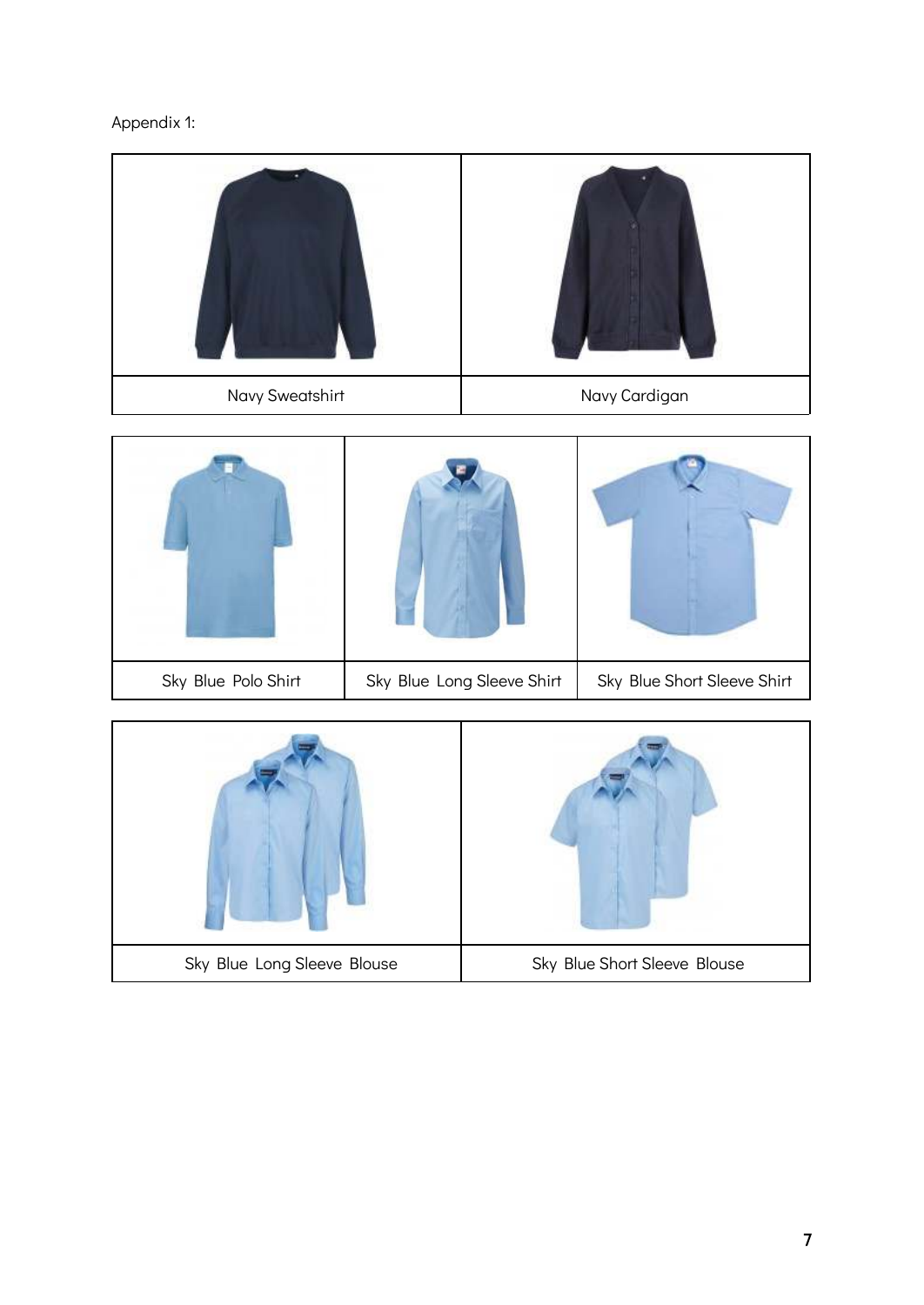| Navy Fleece | Soft Shell Navy Jacket | Navy Showerproof Jacket |
|-------------|------------------------|-------------------------|

| Grey Pull-on Pleated Skirt | Grey Bootleg Trousers | <b>Grey Culottes</b> |
|----------------------------|-----------------------|----------------------|